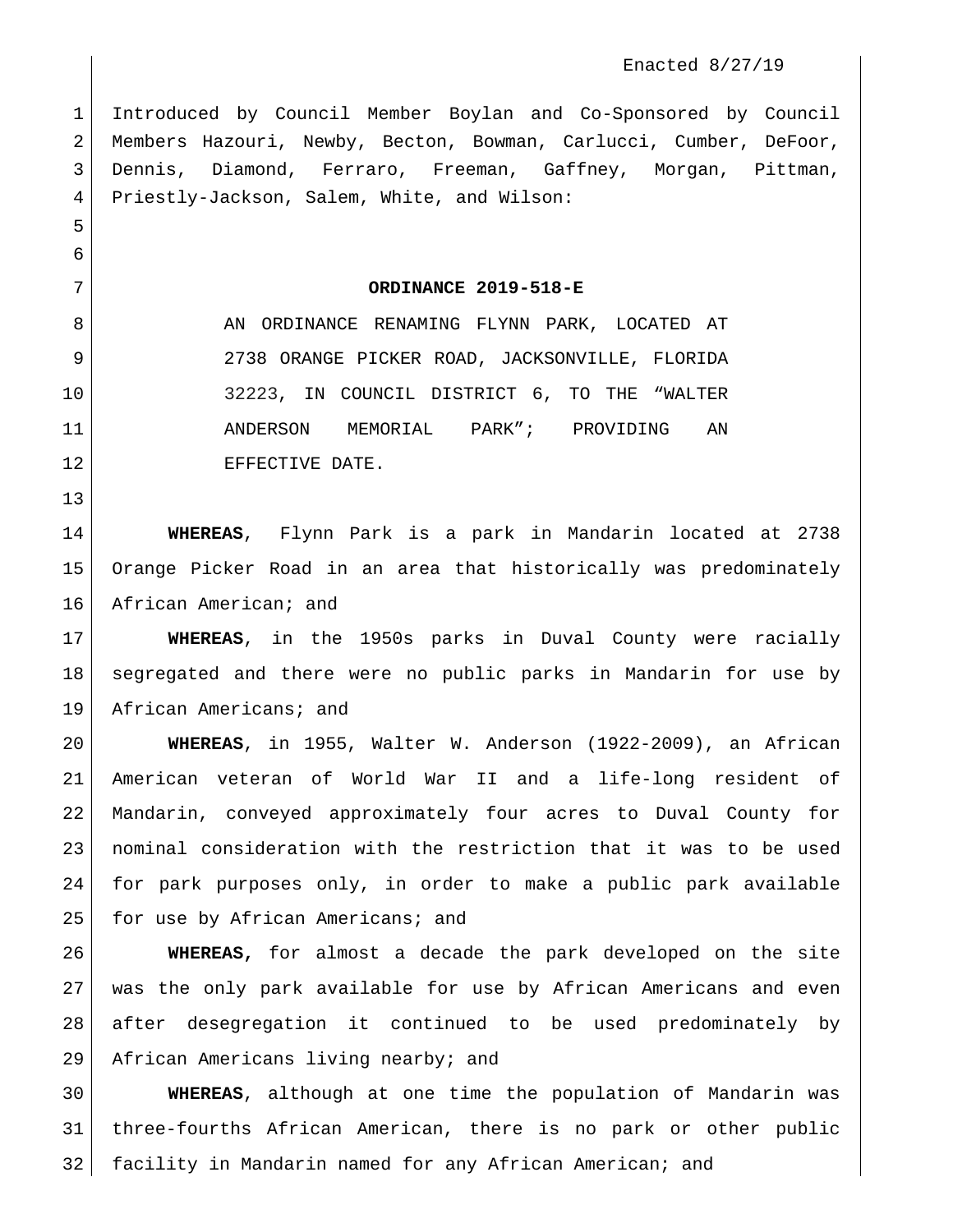**WHEREAS**, the park was originally named for Joe James for reasons unknown today, but at some point was changed to "Flynn Park," apparently for James J. Flynn (1886-1939), a Mandarin 4 resident; and

 **WHEREAS**, the Flynn family was one of Mandarin's prominent families in the twentieth century and their name lives on in Flynn 7 Road, one of Mandarin's main roadways; and

 **WHEREAS**, since James Flynn had no known connection to the park, while Walter Anderson donated the land for the park to meet a need resulting from racial segregation, it is appropriate and fitting to honor Walter Anderson for his contributions to the 12 Mandarin community; now therefore

**BE IT ORDAINED** by the Council of the City of Jacksonville:

 **Section 1. Flynn Park renamed**. The Flynn Park located at 2738 Orange Picker Road, Jacksonville, Florida 32223, in Council District 6, shall hereinafter be known as the "Walter Anderson 17 | Memorial Park."

 **Section 2. Effective Date.** This ordinance shall become effective upon signature by the Mayor or upon becoming effective 20 without the Mayor's signature.

Form Approved:

## 24 /s/ *Margaret M. Sidman*

Office of General Counsel

Legislation Prepared by: Paige H. Johnston **401-**

GC-#1302736-v1-2019-518-E\_Scriv\_Corr\_